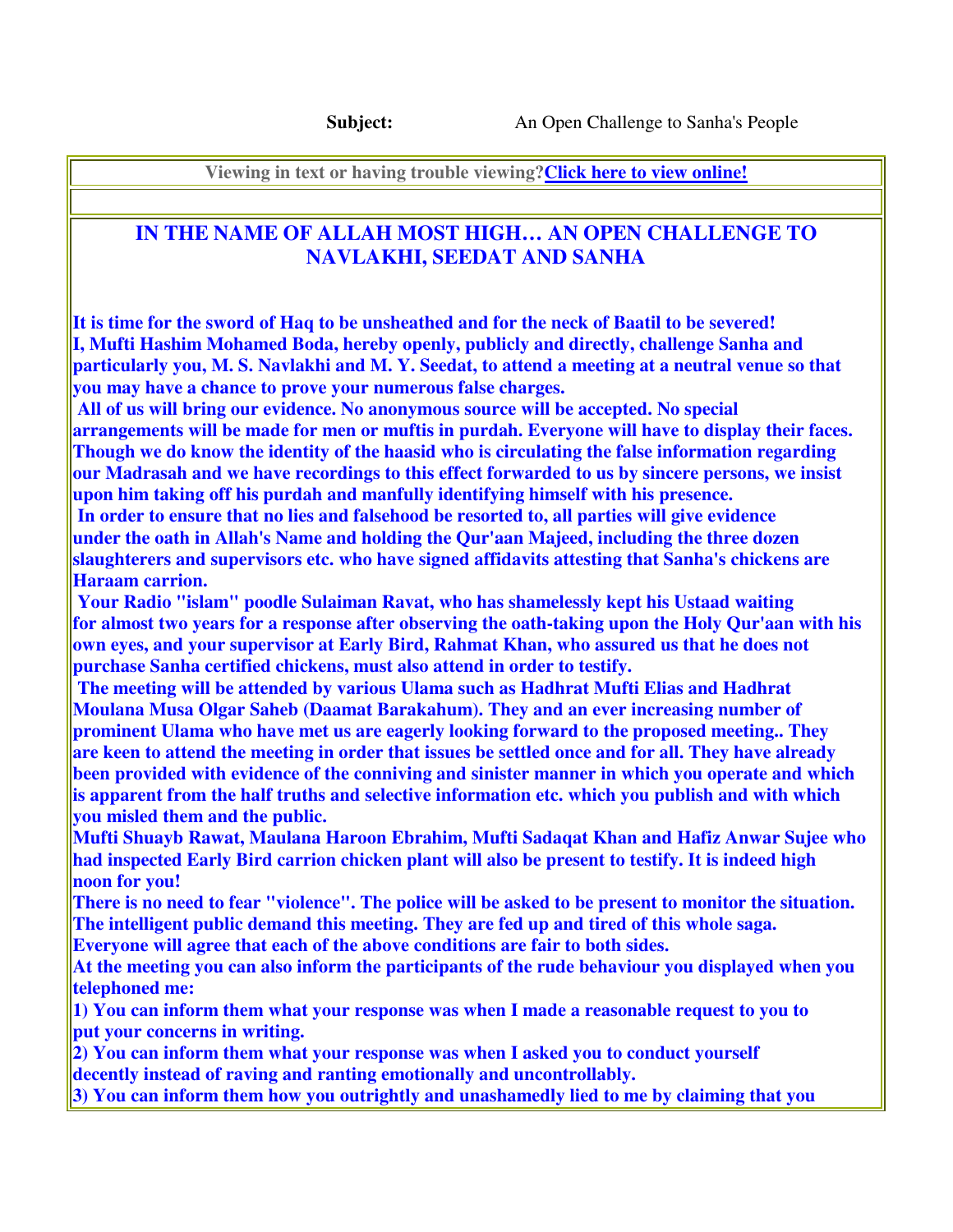**were unaware that it was Moulana A.S. Desai who was invited to attend the oath-taking ceremony. 4) You can inform them of your bizarre claim that you were told by me that it was The Majlis who would be attending the ceremony and not Moulana A.S. Desai. This surely must be the joke of the century. Was the Majlis not supposed to be a one-man show of Moulana A.S. Desai? 2 5) You Navlakhi, can under oath, inform and explain to the Muslim public why you had pronounced in Mufti Elias Afzal's home that the following Ulama are KAAFIRS: Mufti E. M. H. Salejee of Estcourt Maulana Moosa Olgar of Durban Maulana A. S. Desai of Mujlisul Ulama of South Africa So you see, Mr Navlakhi and Mr Seedat, who arrogantly claimed in an e-mail to us that NO MISTAKES OCCUR AT SANHA, you got some serious answering to do. Your latest lies are mere additions to the many unapologised lies such as that we never visited the Olifansfontein Plant. Where was the verification process which you preach when you at first labelled us as liars on Radio "islam"? Where was the verification process when you accused us of being against the Tableegh Jamaat and Hadhrat Sheikh Zakariya etc. Come on, be man enough and without looking for excuses to evade my challenge! The public demands that you do so. I challenge you in the Name of Allah Ta`ala, Who is Haqq. I challenge you in the name of my friend and sympathizer, Rasullallah Sallallahu Alayhi Wasallam, who instructed me: "Speak the Haqq though it be bitter." I challenge you in the name of every Muslim who is sick and tired of e-mails, pamphleteering, rumours and slanders and who demand that this overdue meeting take place! I challenge you in the name of 27 slaughterers from four different chicken slaughtering Plants and every brave slaughterer who lost his job because he attested to the Haqq! I challenge you in the name of every innocent Haqq-loving Muslim businessman whose heart bleeds at being blackmailed into paying for Sanha's certification. I challenge you in the name of every martyr in the history of Islam whose blood was spilled for**  Haqq! **I challenge you in the name of every scholar who you belittled on air and who was persecuted for speaking the Haqq! You are notorious for shielding yourself, indulging and skulking in self-pity, shedding crocodile tears and portraying yourselves as innocent victims to the Ulama and public. With your lies and uncivilized behaviour you have made slaughterers sob and cry. You have entered into the homes of Ulama, abused them with vulgar language in front of their families until they fell into Sajdah weeping and calling upon their Rabb for Help. Yes, come on Navlakahi and Seedat, if you are man enough, and Muslim enough, take up my challenge! Previous decent invitations were ignored, wished and explained away by you. This invitation is a direct one to both of you: You cannot hide! You cannot duck! You cannot run! The Government will be requested that you not be allowed to leave the country. Every port and airport should be placed on high alert in case you wish to skip the country. A real man, an honourable man, a sincere man, a truthful man, a man of conviction, a man of Haqq will immediately accept my challenge. A pathetic coward, a legendary liar, a serial manipulator of facts, a sinister and twisted mentality, a manipulative character, will cling to any and every excuse to reject my challenge. Bearing in mind that it took you nine long months to**